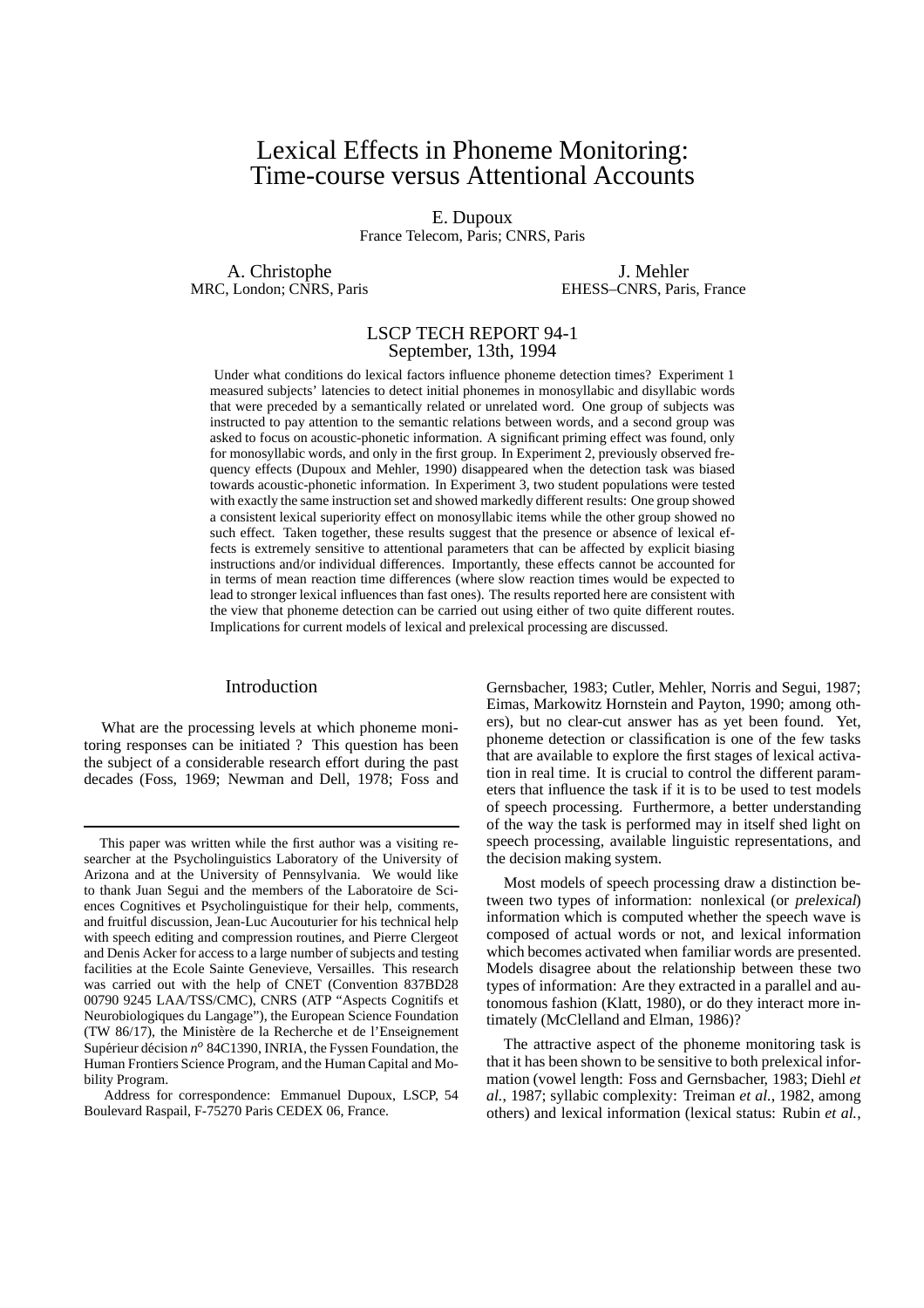1976; word frequency: Dupoux and Mehler, 1990; etc.). In principe, therefore, this task can be used to evaluate claims concerning the flow of information during lexical access. To date, however, the theoretical issues remain largely unsettled. The reason for this appears to stem from disagreement about what the task itself reveals about processing. The many contradictory models that have been formulated (Rubin *et al.*, 1976; Foss and Gernsbacher, 1983; Cutler, Mehler, Norris, and Segui, 1987; etc) generally adhere to one or the other of two broad views concerning the nature of phoneme monitoring.

The first view holds that phoneme monitoring provides a rather transparent window on speech processing. During speech perception, all kinds of information are activated online. This first view claims that subjects have no option but to take into account all the relevant information which has accumulated by the time a response is initiated. So when lexical access is completed quickly (say, for short and frequent words), the lexical information that is associated with the entry becomes activated, and inevitably influences the phoneme detection time. If lexical access is not complete when prelexical information becomes available for a response, then only the latter kind of information will come into play. Many researchers have used the metaphor of a race between two processes running in parallel, one which extracts phonemes from the prelexical level and one which recovers them from the lexicon (Foss and Blank, 1980; Newman and Dell, 1978; Cutler and Norris, 1979; Dell and Newman, 1980; Mehler, 1981; Cutler, Mehler, Norris, and Segui, 1987). In other more interactive models, lexical and prelexical information interact during speech processing. But even in these models there is, functionally, a race between stimulus-driven bottom-up activation and lexical top-down feedback (McClelland and Elman, 1986). In all these models, which we will refer to as time-course models, the prediction is the same: Only the relative time-course of prelexical and lexical information determines the phoneme monitoring latencies.

The second view holds, on the contrary, that phoneme monitoring is quite opaque to the time-course of processing, and that subjects are relatively free to choose whatever information type they want. According to Cutler, Mehler, Norris and Segui (1987):

> Phoneme monitoring experiments require subjects to perform two tasks - listening to speech and detecting a target. [..] If the stimuli are highly monotonous, it is boring to listen to them as speech. [..] Instead, attention will be focused on the target detection process, increasing the likelihood that detection responses will be based purely on prelexical representations. Conversely, if the stimuli are interesting, attention is likely to be shifted to the comprehension task, and hence away from the target detection task: Under these conditions the likelihood of lexically sensitive responses rises.

We could propose a radical formulation of this position, whereby subjects can control where to focus their attention and consequently whether to use either lexical or prelexical information at will (see also Eimas *et al.*, 1990). In other words, according to this attentional focus hypothesis, certain information types relevant to phoneme monitoring could be ignored by subjects even though they are available by the time subjects make a response. We will refer to such models as attentional models of phoneme detection.

The question that arises, then, is: are phoneme monitoring reaction times determined solely by the time-course of processing or are they governed by strategic parameters? If the first hypothesis is correct, then we have gained a powerful experimental tool to investigate the potential interaction between lexical and prelexical information. If the second holds, then the tool becomes more complicated, and many interpretations and/or models of speech processing that were derived from phoneme monitoring or classification data will have to be reconsidered. In the next section we evaluate these two options in the light of existing data.

# Time-course versus free choice

The exact conditions under which lexical effects influence word-initial phoneme monitoring latencies has been the focus of considerable debate. However, there is one variable that seems to have a consistent effect throughout the literature: Word length. For monosyllabic items, many intances of lexical effects have been reported: Lexical status effects (Rubin, Turvey and Van Gelder, 1976; Cutler *et al.*1987; Eimas *et al.*, 1990; Dupoux, 1989) and word frequency effects (Dupoux and Mehler, 1990; Eimas *et al.*, 1990). Such effects have not so far been reported for longer, polysyllabic items (Foss and Blank, 1980; Segui, Frauenfelder and Mehler, 1981; Dupoux, 1989; Dupoux and Mehler, 1990).

Such a pattern can be readily accounted for in terms of a race between prelexical and lexical information. Indeed, since we are dealing with phonemes that always occur at stimulus onset, the prelexical information needed to perform the task is always a fixed initial portion of the stimulus item. As a result, the time needed by the prelexical route is relatively independent of syllabic length. In contrast, the lexical route is, on most accounts, dependent on word length. Short, monosyllabic words are more likely to have their identification point earlier than longer words. As a consequence, lexical information is more likely to have an influence on detection latencies for short words than for longer ones!

So far, time-course models seem to be well supported, but there are a number of empirical observations that do not fit into this picture very comfortably. To start with, failures to find lexical effects with monosyllabic words have been reported (Foss and Gernsbacher, 1983; Cutler *et al.*, 1987; Eimas *et al.*, 1990). Cutler *et al.*(1987) claim that these failures are no accident, but are due to the properties of the distractors included in the experimental list. When the list

<sup>&</sup>lt;sup>1</sup> This has to be qualified, since certain disyllabic items could in principle have their identification point earlier than certain monosyllabic items. Also, disyllabic items are not twice as long as monosyllabic items.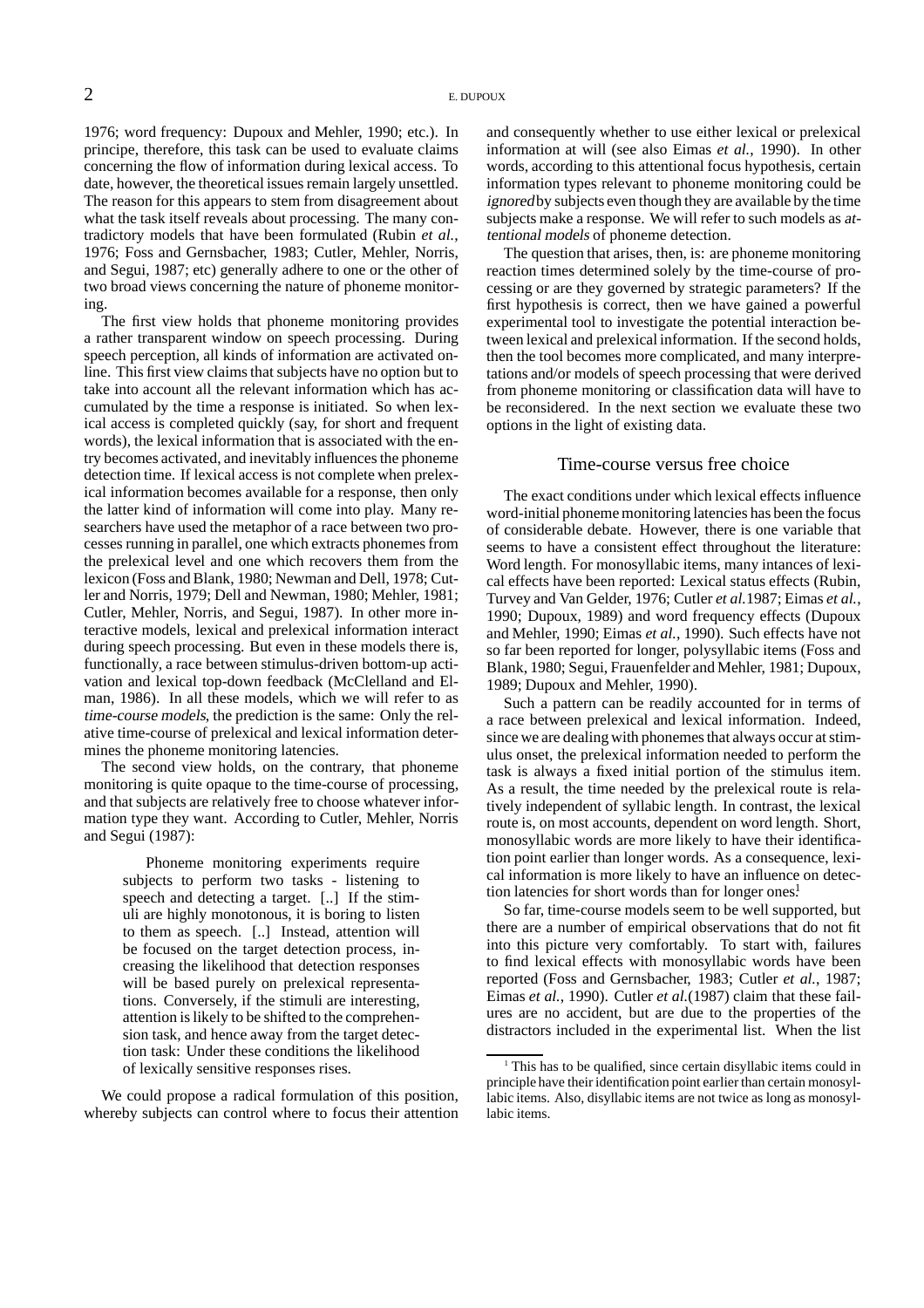is monotonous, that is, only composed of CVC items, lexical effects tend to disappear. In contrast, when the distractors include a variety of structures (monosyllabic and disyllabic items), a lexical superiority effect re-emerges. Similarly, Eimas *et al.*(1990) reported neither a lexical superiority effect nor a frequency effect for monosyllabic CVCs<sup>2</sup> However, when a secondary task was added, the lexical effects reemerged. Nothing in the formulation of time-course models allows for such effects of list monotony or secondary tasks.

Even more damaging are instances where a lexical effect has been reported in polysyllabic words. For instance, in the context where the target phoneme can appear in any position within the word, both a lexical superiority effect and a frequency effect can be observed in disyllabic words, even though the phoneme in the test items only appeared in initial position (Frauenfelder and Segui, 1989; Frauenfelder, Segui and Dijkstra, 1990; Segui and Frauenfelder, 1986). Similarly, lexical effects have been found in disyllabic items when they appear in contexts with high sentential predictability (Segui, 1984).

Are attentional models correct in claiming that the attentional requirements of a task, or even worse, the subject's own choices, govern the use of one type of information rather than another? The case is not as clear as it might seem. If what subjects do is to focus their attention consistently at one of two levels, completely shutting off the other, there should be no interaction between lexical effects and length when items of different lengths are tested in the same experiment. However, Dupoux and Mehler, (1990) and Dupoux (1989) have reported such an interaction. If they are right, then a race component still needs to be postulated independently of attentional effects.

More importantly, in most of the earlier studies, attentional effects were confounded with a rather important factor: Speed of response. For instance, in Eimas *et al.*(1990), lexical effects are observed for comparatively long latencies (i.e. around 700 ms) but not for comparatively short ones(i.e. around 400ms). Similarly, the generalized phoneme monitoring task used by Segui and Frauenfelder (1986), where the target can occur anywhere in the word, yielded a substantial increase in response times to initial targets. As Dupoux (1993) argues, differences in speed of response can yield quite different results, since the amount of information that subjects have access to when they make a response varies with whether they respond early or late. Note that most models of speech processing would actually predict this: The slower the response time, the more likely it is that lexical access will have been completed, and hence the more likely that lexical effects will be observed. Clearly, in order to understand the role of attention in phoneme monitoring, one has to disentangle changes in attention from speed of response per se. The only case, to our knowledge, where the emergence of lexical effects was not correlated with speed of response occurred in Cutler *et al.*(1987)'s experiments 1 and 7<sup>3</sup>. In Experiment 1, in which French stimuli were presented with a mixture of distractors, lexical effects were observed at a mean latency of 462 ms. In contrast, in Experiment 7, a list of French CVC stimuli was used with monosyllabic distractors. This

time, at the similar mean latency of 497 ms, no lexical effect emerged. Unfortunately, the materials in these two experiments were different; that is, the phoneme targets, syllabic structures, vowels, and perhaps stimulus lengths were not the same in Experiment 1 and 7, so any comparison must remain speculative.

In brief, even though the major assumptions of time-course models have been challenged, the empirical basis for such a challenge is not all that strong. Our aim in this paper is to present further data that assess the extent to which attentional effects can have an impact on phoneme monitoring and can override the effect of word length. If the disappearance of lexical effects for short monosyllabic items in monotonous lists is a recurring (although not well understood) finding, their emergence in disyllabic words when the context is predictable is less well documented. Importantly, the contribution of this paper is to determine whether such waxing and waning of lexical effects could be solely due to reaction time differences, or to genuine attentional factors. To assess the influence of lexical information in phoneme monitoring responses, we manipulated contextual predictability (Experiment 1), frequency (Experiment 2) and lexical status (Experiment 3).

# Experiment 1

Time-course models state that the presence or absence of lexical effects in word-initial phoneme monitoring can be accounted for solely in terms of a) the intrinsic properties of the stimulus (i.e., identification point or overall duration), b) the mean response latency of the subject relative to the completion time of the lexical and prelexical processes. In other words, with a similar mean latency and mean stimulus duration across experiments, one should observe a similar presence (or absence) of lexical effects. As we discussed earlier, it has been reported that lexical effects emerge in monosyllabic but not in bisyllabic items. This has been interpreted as supporting a time-coursemodel, because the relative speed of completion of lexical and prelexical information is likely to depend on stimulus length. On this account, the lexical route wins the race in short words, whereas the prelexical route does so in longer words. In contrast, models that put a heavy emphasis on attentional variables would predict that one can bias subjects to respond either exclusively on the basis of the lexical route or on the basis of the prelexical route, irrespective of word length.

We evaluate these contrasting predictions in an experiment in which only real words are presented, and stimulus length and attentional focus are independently controlled. The interest of using real words is that most of the experiments on

<sup>&</sup>lt;sup>2</sup> All the items in the experiment were monosyllabic and they were always preceded by the same, presumably, "monotonous" sentence fragment: "The next word is".

<sup>&</sup>lt;sup>3</sup> Eimas *et al.*(1990) in their Experiment 9 and 10 report very long reaction times coupled with an absence of lexical effects when subjects are given a non-semantic secondary task. Note, however, that in these experiments, there was a marginally significant trend in the right direction (19-25 ms).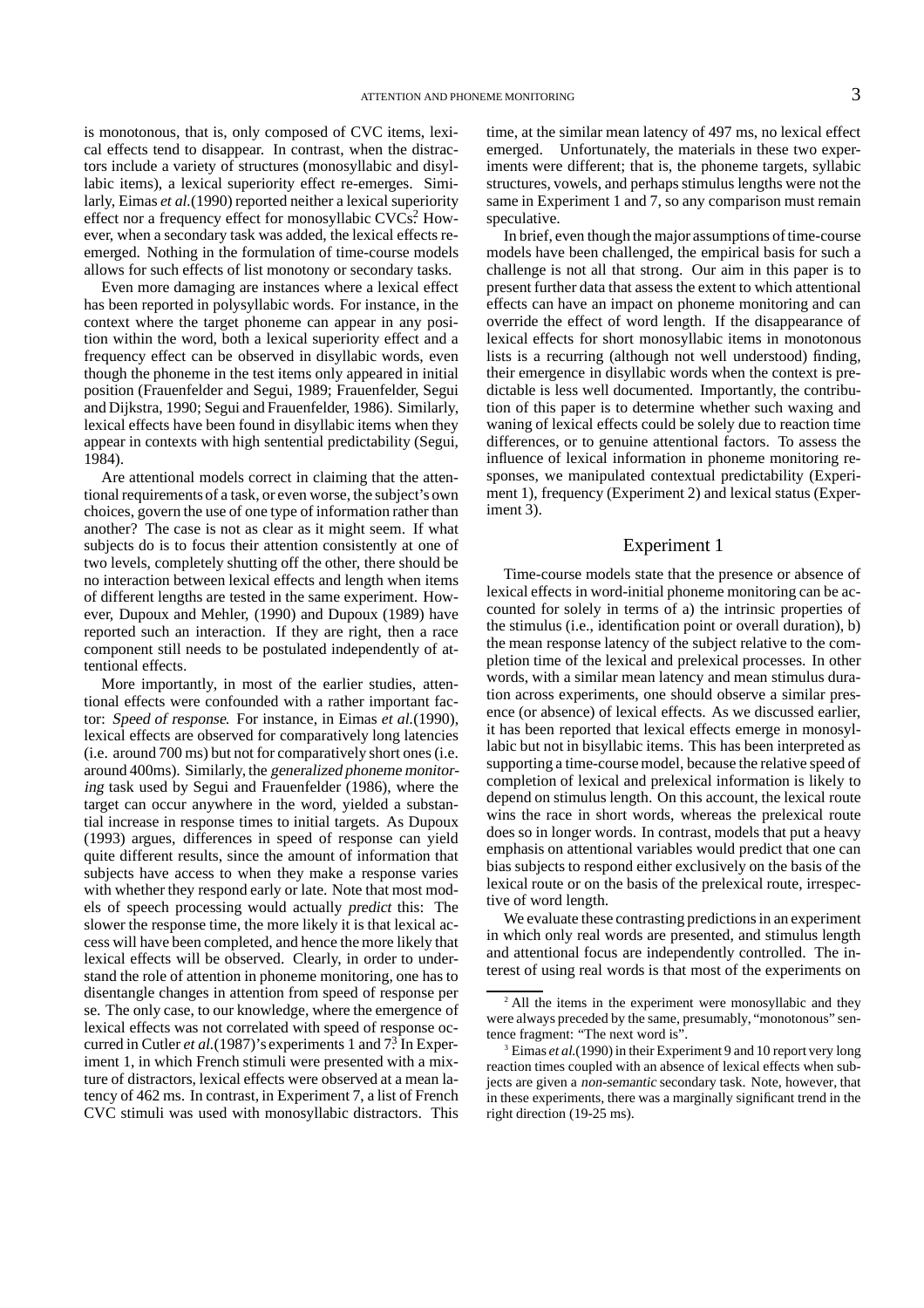lexical effects in phoneme monitoring have used mixed lists of words and non-words, which may cause subjects to ignore lexical information altogether (since the lexicon is of no use in half of the trials). Therefore, using real lexical items arguably maximizes the number of response strategies potentially available to subjects: They could perform the task using any strategy ranging from a pure prelexical to a pure lexical one.

In order to assess whether the lexical route or the prelexical route has been used, one needs to compare the reaction time of two matched items, which receive identical prelexical treatment but differ in their lexical characteristics. In previous experiments, lexical status or word frequency have been manipulated in stimulus pairs that were matched as closely as possible in terms of prelexical variables (initial phoneme, vowel quality, syllable complexity, etc). However, it is never completely possible to factor out possible acoustic/phonetic effects when the stimuli are physically different. In this experiment, words are presented in uninterrupted lists and we manipulated the associative strength of the word preceding the target. Using associative priming as an indication of lexical influence is interesting since we can make sure that the target bearing stimuli are physically identical in the related and unrelated condition, and that any difference in reaction time can therefore only be attributed to the influence of the preceding lexical context. The reasoning is then that a response purely based on prelexical information should be insensitive to the associative strength of the context. In contrast, a response based on lexical information is likely to be sensitive to the presence of a related context, as numerous experiments demonstrating lexical priming effects have shown. So, with some precautions in mind, it is possible to use the amount of lexical priming as an indication of whether prelexical or lexical information has been predominantly used in performing the task.

In this experiment, half of the stimuli were monosyllabic and half were bisyllabic. A time-course model should predict that in monosyllabic words, the lexical route will win the race, and hence a lexical priming effect will be observed. In contrast, in disyllabic items, the prelexical route will more often win the race and hence any effect of priming should be smaller. In contrast, a radical attentional account expects that priming should show up or not, as the case may be, irrespective of word length. To get a better handle on attentional variables, we tested two groups of subjects. Both groups received exactly the same stimuli, but different instructions. The first group was asked to perform a standard phoneme detection task. The other group was instructed, in addition, to pay attention to and memorize the semantic associations present in the experimental list. This requirement was assumed to direct subject's attention to the lexical route. An attentional account would expect that instructions rather than word length should influence any potential priming effect.

### *Method*

*Materials*. Forty triplets of French words of the form [related prime, unrelated prime, target] were chosen. The re-

lated primes were strong associates of the targets.<sup>4</sup> The unrelated primes were not associates of the targets, but were formally similar to the related primes in number of syllables, initial phoneme, and word frequency (e.g.: [bateau (boat), bureau (desk), voile (sail)]). Of the 40 targets, 20 were monosyllabic and 20 disyllabic. The forty triplets were used to form two counterbalanced versions of the experimental material in the following way: Targets that started with the same phoneme were put together, resulting in eight different blocks  $(\frac{b}{\lambda}, \frac{t}{\lambda}, \frac{k}{\lambda}, \frac{p}{\lambda}, \frac{d}{\lambda}, \frac{w}{\lambda})$  and  $\frac{n}{\lambda}$ . In each of these eight blocks, a target item was immediately preceded by a prime (either its related item or the matched unrelated control), which in turn was preceded by 1 to 7 filler words that did not start with the target phoneme. Moreover, a training session containing an average of 4 target words preceded each block. There was an average of 1 target item every 5 words. A matched version of the same eight blocks was constructed by substituting the related prime with the unrelated prime or vice-versa. Thus a given target (voile) would occur preceded by a related prime in one version and by an unrelated prime in the other.

A master list was recorded by a female native speaker of French at a regular rate of one word every two seconds. Stimuli were digitized (16 kHz) and edited on a PDP 11-73. Each target was immediately preceded by the two possible primes (related or unrelated). From this master list, we obtained the two experimental versions, list A and list B, by digitally deleting one of the two primes. The two matched lists contained thus physically identical target items. Two tapes (A and B) were prepared, one for each version.

#### *Procedure*.

All eight blocks were presented to each subject. Before each of the eight blocks the target phoneme was specified auditorily with 3 examples: "P as in Paris, Pau, Poitier".

*Subjects*. Forty native speakers of French participated as volunteers in the experiment. A group of twenty students tested at the École S<sup>te</sup> Geneviève, Versailles, were asked to detect word-initial phonemes as fast and accurately as possible. (This is the Detection group.) Another group of twenty students (same age range, 18–20) tested at the Faculté de psychologie, Paris V, was given the same instructions with the addition of a secondary task. (This is the Comprehension group.) Subjects in this group were warned that there were many associated words; they were encouraged to pay attention to these and to try and rememberthe most obvious onesin view of a recall and recognition test that would be presented at the end of the experiment. In each of these groups, half of the subjects were assigned to version A and the other half to version B. The experiment lasted 15 minutes.

### *Results*

The results of the two groups were analyzed separately. The data are summarized in Table 1.

<sup>4</sup> As assessed from the association norms of Lieury, Iff and Duris (1976).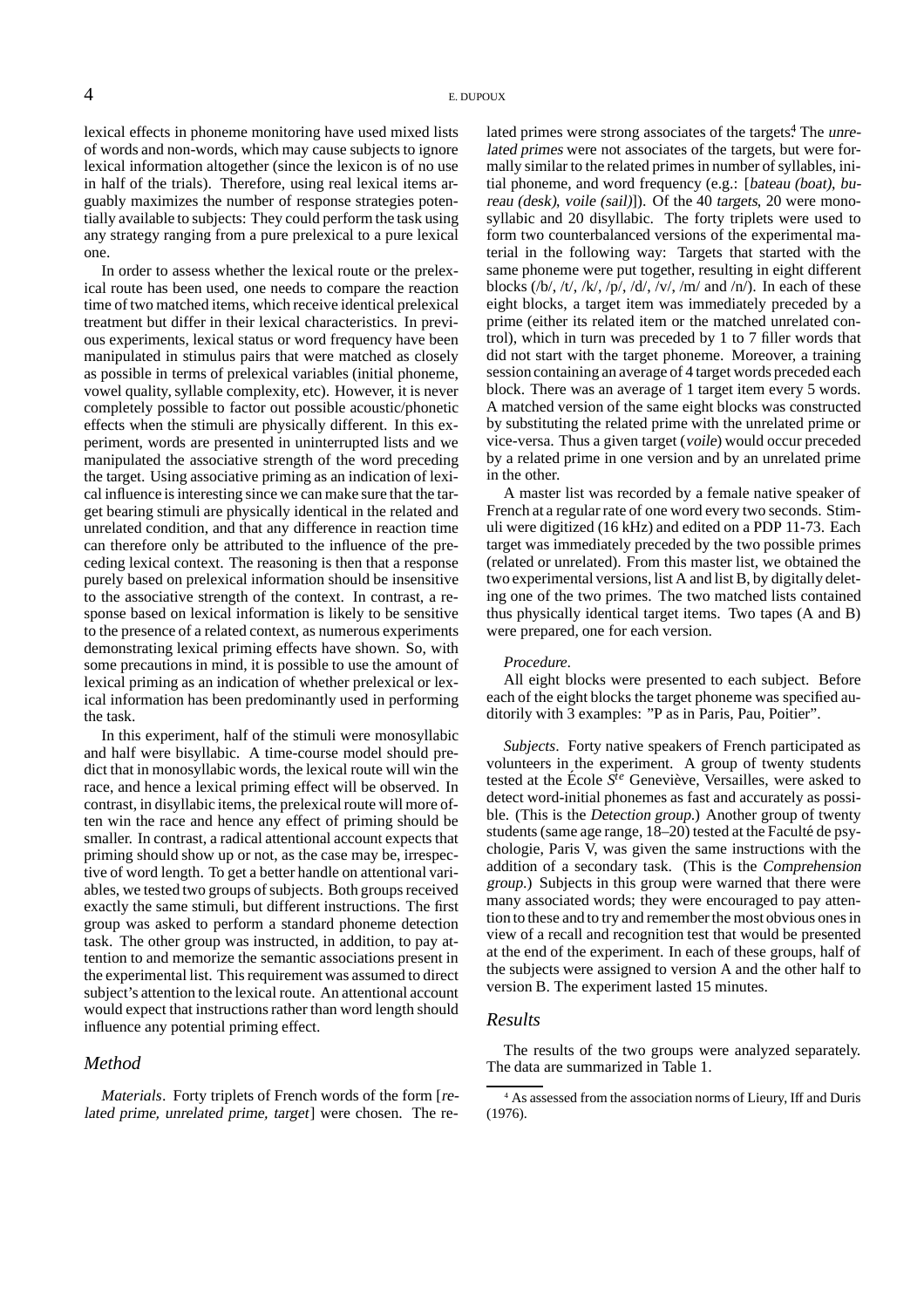In the Detection group, reaction times above 1000 ms and under 100 ms were rejected (1.2% of the responses). The mean reaction time was 470 ms and the error rate (including the rejected responses) was 4.3%. Two analyses of variance were run, one with *subjects*, the other with *items* as random factors. The subjects analysis involved the betweensubjects Version factor (a given subject heard each experimental item only once, either preceded by its associate or by the corresponding control item), and the two withinsubjects Relatedness and Length factors. The items analysis involved the within-items Relatedness and betweenitems Length factors. The difference between the related and unrelated conditions was very small and did not reach significance (*monosyllabic items* : 12  $ms$ ,  $F1$  < 1,  $F2$  < 1; *disyllabic items*: 0 *ms*). No other factor nor any interaction between factors was significant.

The Comprehension group had an average reaction time of around 600 ms. A cut-off of 1000 ms for this group would have rejected too many responses. We therefore decided to keep responses within the 100-1500 ms range (this resulted in less than 1% of the responses being rejected). The error rate for this group was 4.0%. For this group, the interaction between the fctors Relatedness and Length was marginally significant in the subjects analysis  $(F1(1, 18) = 3.86, 05 < p <$  $1; F2(1, 36) = 2.67, p > 1$ . This trend was due to the fact that monosyllabic items produced a strong Relatedness effect  $(44 \text{ ms}, F1(1, 18) = 7.45, p < .02; F2(1, 18) = 9.45, p < .02$  $0.01; minF(1, 36) = 4.17, p < 0.05$ , whereas no trace of such an effect was found for the disyllabic items  $(-3 \, \text{ms})$ .

A global analysis of variance was run by collapsing the two groups and including a new between-subjects Task factor. The Task factor produced a highly significant effect  $(130 \text{ ms}, F1(1, 36) = 16.84, p < .001, F2(1, 36) = 249.5, p < .001$  $1.001$ ;  $minF(1, 41) = 15.78$ ,  $p < .001$ ). The Relatedness effect was significant only by subjects( $F1(1,36) = 4.27, p <$  $0.01; F2(1, 36) = 2.49, p > .1$ ; so was the Length effect  $(F1(1, 36) = 6.54, p < 0.02; F2(1, 36) = 1.15, p > 1$ . The interaction between Length and Relatedness reached significance in the subjects analysis only  $(F1(1, 36) = 4.10, p =$  $0.05; F2(1, 36) = 2.33, p > 1$ . For the monosyllabic items, a robust priming effect was found  $(28 \text{ ms}, F1(1, 36))$  =  $7.13, p \lt 0.02; F2(1, 36) = 6.66, p \lt 0.02; minF(1, 72) = 0.66$ 3.44,  $0.05 < p < 1$ ). For the disyllabic items, there was no trace of a priming effect  $(-2 \text{ ms}, allFs < 1)$ . These effects did not show a significant interaction with the Task factor.

#### *Discussion*

The results of this experiment are somewhat intermediate between those predicted by attentional models and those predicted by time-course models.

On the one hand, the overall result of this experiment is that the phoneme monitoring responses were open to priming effects when the target phoneme occurred in a monosyllabic word but not in a disyllabic word. In particular, the absence of a lexical effect in disyllabic items held even for the group that was focusing on the semantic properties of the materials. This aspect of the data is consistent with a pure time-

#### Table 1

*Mean reaction times and error rate for monosyllabic and disyllabic words as a function of associative relatedness with the prime word in the two groups of subjects (Experiment 1).*

|                     | Prime Word | Priming      |        |  |  |
|---------------------|------------|--------------|--------|--|--|
| Number of           |            |              | Effect |  |  |
| Syllables           | Unrelated  | Related      | (ms)   |  |  |
|                     |            |              |        |  |  |
| Monosyllabic        | 466 (4.5%) | $454(3.0\%)$ | 12     |  |  |
| Disyllabic          | 479 (5.0%) | 480 (3.0%)   | $-1$   |  |  |
| Comprehension Group |            |              |        |  |  |
| Monosyllabic        | 612(5.5%)  | 568 (5.5%)   | 44     |  |  |
| Disyllabic          | 608 (3.5%) | 611 (3.5%)   | $-3$   |  |  |

Note. Error rates are in parentheses.

 $*$  p $<$ .05 by MinF'

course interpretation: Since disyllabic words are comparatively long, lexical access is delayed and the prelexical route wins, whether the subject is paying attention to semantic or to acoustic properties of the speech signal. In contrast, for monosyllabic words lexical access is faster and so this route wins out. Hence, the interaction between priming and word length (only significantin the subjects analysis) can be readily accommodated within a time-course model.

On the other hand, there are aspects of the data that do not fit so well within such a framework. Attentional variables seem to play a role in the present experiment. The two groups with different tasks showed a difference in the amount of priming: The Comprehension group showed a significant overall priming effect (20 ms), whereas the Detection Group did not (6 ms, not significant). It is not possible, however, to conclude firmly that the two groups used different processing strategies, since the interaction between group and amount of priming did not reach significance. But the fact that no significant priming effect was observed in the Detection group, even on monosyllabic items, is problematic for a strict timecourse model.

Still, there is one major objection that could be raised in defense of a time-course model. The two groups greatly differ in reaction time. Subjects who attended to the meaning of the words (Comprehension group) had much slower reaction times than subjects in the Detection group (a 130 ms difference). This difference alone might account for the result, given that the response in the detection group might have arisen before lexical access was completed. Conversely, subjects in the Comprehension task might have been distracted by the secondary task, and by the time they got around to making their response, lexical information had arrived.

To find out whether the obtained results are really due to shifts in attention or to absolute speed of response, we conducted the following post-hoc analysis. A sub-group of 26 subjects was taken from the total population. Thirteen of them were the fastest subjects in the Comprehension group (mean RT 527 ms) and the other thirteen were the slowest of the Detection group (mean RT 538 ms), see Figure 1. A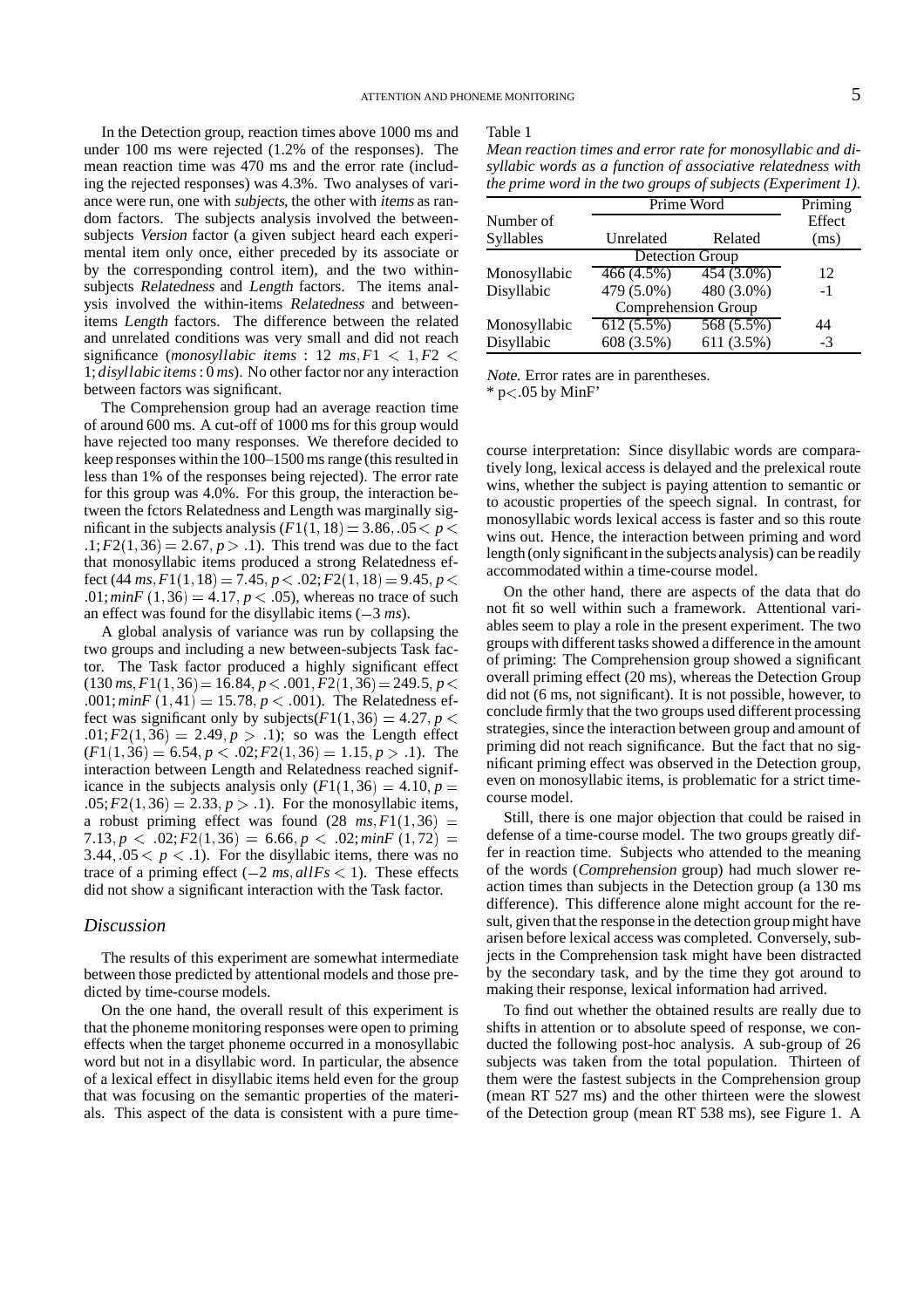new analysis of variance was performed on this restricted population. In this analysis, the only significant factor was word length  $(F(1, 24) = 5.04, p < .05)$ . The priming factor was not significant  $(F(1, 24) = 2.50)$ , nor was the Task factor  $(F < 1)$ , however, these two factors interacted significantly  $(F(1, 24) = 6.49, p < .02)$  because subjects taken from the Comprehension group showed a significant priming effect for the monosyllabic items  $(43 \text{ ms}, F(1, 12) = 7.20, p < 0.02)$ but not for the disyllabic items  $(18 \text{ ms}, F(1, 12) = 2.44, p >$  1). In contrast, no priming effect was found for the subjects taken from the detection group, neither on the monosyllabic items  $(-6 \text{ ms}, F < 1)$ , nor on the disyllabic ones  $(-8 \text{ ms}, F < 1)$ . The Task factor showed a significant interaction with the priming effect on the monosyllabic items  $(F(1, 24) = 6.09, p < .03).$ 

In brief, when mean reaction times were matched, a significant interaction between group and priming effect was uncovered. Thus, this analysis allows us to discard differences in speed as an explanation for the difference between groups. The most straightforward conclusion is that the instructions given to subjects did influence their processing strategies, although an alternative hypothesis may account for this result, as we will see in Exp. 3.

Note that we are in a mixed situation. It is not the case that a single factor (attentional or time-course) can account for the entire pattern of data. As attentional models would expect, the two groups of subjects differed in their amount of priming, even when speed and input factors were equated. However, as time-course models would expect, the amount of priming was also influenced by word length.

Before turning to the next experiment, we want to address a possible criticism that proponents of time-course models might raise. So far, we have used the amount of priming as an indication of the use of lexical information. Indeed, the standard account of priming places its locus at the lexical activation stage; the word prime preactivates related words in such a way that the target word needs only minimal sensory evidence in order to trigger a response. This is not the only view, however, and it remains possible that priming could be due in part to sources outside the recognition lexicon (for instance in the semantic memory, or at post access stages, e.g. Norris, 1986). If this interpretation is correct, presence or absence of priming would not necessarily indicate whether the lexical route has been used. More precisely, it could be that in the normal course of events the lexical route would be used in the absence of priming effects. It is only in the case of explicit instructions that subjects would engage their post-access mechanisms and hence demonstrate priming (forinstance by trying to guess what the next word in the list might be). This would be a rather extreme view and it is not obvious that such a story could be made to account for the detailed pattern of data (e.g. the absence of priming effect in disyllabic items.) Nevertheless, we wanted to address this concern by examining the relative role of time-course and attention using variables that are less controversially linked to lexical information, e.g. word frequency.

# Experiment 2

Frequency effects are pervasive in lexical processing, and some models claim that these effects have an earlier locus than semantic priming effects (Forster, 1976; 1979; 1981). Frequency effects have been uncovered for short monosyllabic words using the phoneme monitoring task (Dupoux and Mehler, 1990; Eimas *et al.*, 1990). Is it possible that minimal attentional manipulations like those in Experiment 1 would modulate the magnitude of frequency effects?

We already know that secondary tasks increase the likelihood of observing a frequency effect (Eimas *et al.*, 1990). However, in those studies, the manipulation of the task is so extreme that the interpretation of the results is problematic. Subjects are asked to perform a lexico-syntactic categorization task (noun or verb) just after they have made a phoneme classification response. Unfortunately, this secondary task also increasesthe mean reaction time by a considerable amount (about 300 ms), leaving ample time for lexical information to take over. Therefore, it is not clear whether in these experiments the appearance of lexical effects is due to attention shifts or to a mere increase in mean reaction time. More importantly, nothing prevents subjects from performing part or all of the syntactic categorization first (since it is the most difficult task), and then switching to phoneme detection. If this is the case, reaction times to phonemes would be contaminated by those of the categorization task. This is why it is more informative to study the impact of attention in phoneme monitoring with a less intrusive secondary task.

We chose to replicate one of Dupoux and Mehler's (1990) experiments that showed the clearest interaction between frequency and word length. In their Experiment 3, the authors found significant frequency effects with monosyllabic items but not with disyllabic items. Strikingly, this was the case even when the materials had been artificially compressed by a factor of 50%, so that the duration of the words was halved<sup>5</sup> Thus, even when bisyllabic items were physically shorter than monosyllabic items in the previous experiments, the authors failed to observe a frequency effect on multisyllabic items. Moreover, in this experiment, subjects focus was on semantic relationships, as it had been for the comprehension group of Experiment 1. The results of Dupoux and Mehler's experiment are thus consistent with what we found in Experiment 1; that is, no lexical effect emerged on disyllabic items even when subjects were biased towards the lexical level. To further assess the influence of attentional factors on phoneme monitoring, we endeavored to investigate whether frequency effects would disappear when subjects' attention is explicitly focused on the acoustic level.

#### *Method*

*Materials*. The materials consisted of 24 pairs of high frequency and low frequency French word. Nine pairs con-

<sup>&</sup>lt;sup>5</sup> Speech compression is a technique that allows the artificial modification of speech segment duration without altering other acoustic parameters such as pitch, timbre, formants, etc. Even at rates of 50%, stimuli remain highly intelligible (see Dupoux and Mehler, 1990).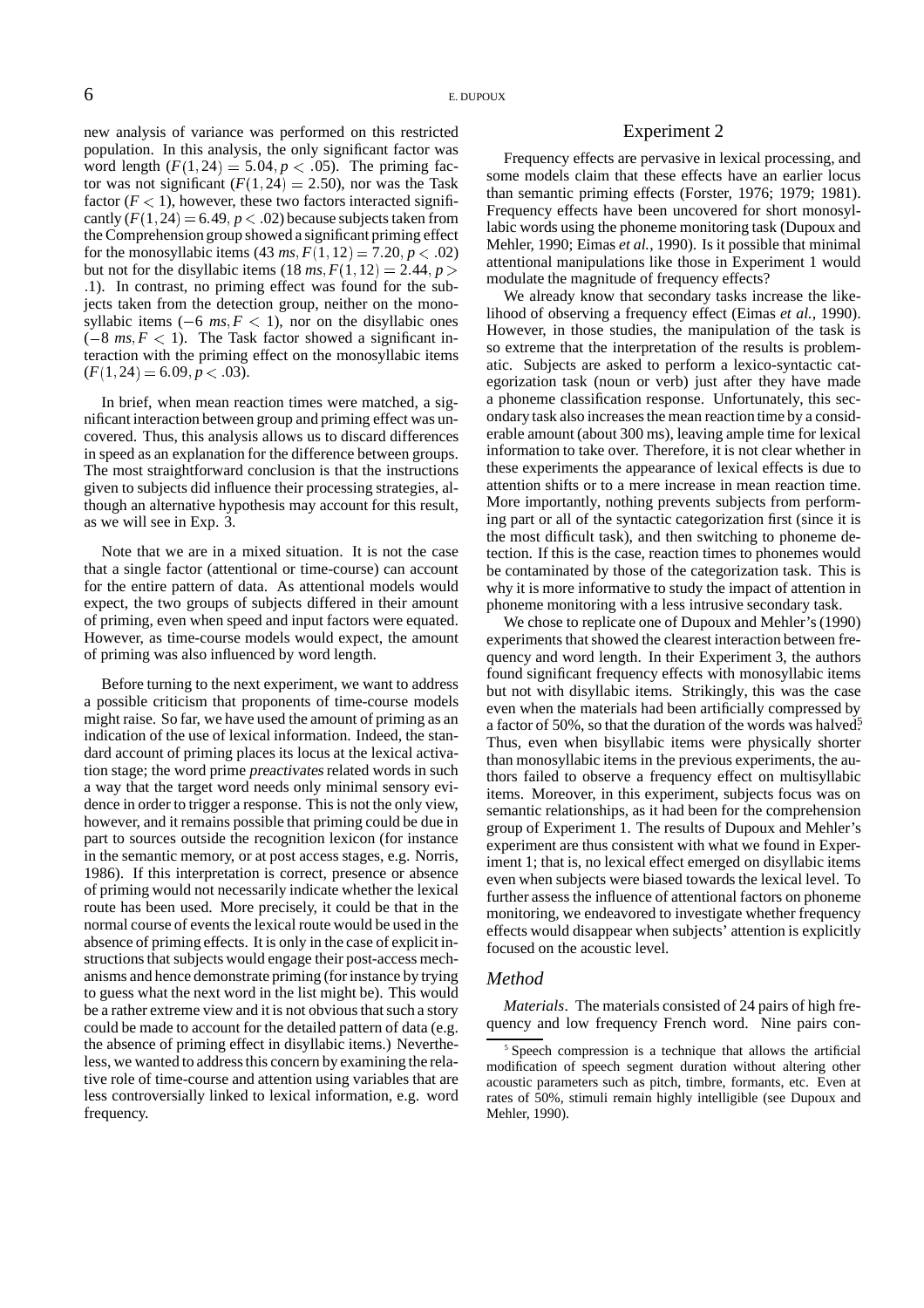

*Figure 1*. Phoneme monitoring latencies for monosyllabic and disyllabic words preceded by semantically related or unrelated words. The left panel shows the data for the 13 slowest subjects from the Detection Group, and the right panel shows the data for the 13 fastest subjects from the Comprehension Group (post-hoc reanalysis of Experiment 1).

sisted of monosyllabic items (average frequency: 227 per million for high frequency words and 6 per million for low frequency words) and 15 pairs were disyllabic items (average frequency: 374 and 5, respectively). These items were embedded within 5 uninterrupted lists of items, each corresponding to a particular target phoneme (/P/,/T/,/D/,/B/). Distractor words (half monosyllabic, half bisyllabic) were added in order to attain the ratio of one target to four distractors. The word preceding each experimental item was controlled in terms of length and did not start with a phonetically similar phoneme. The distractors were randomized such that there were no obvious associative relationships between successive items in the list.

The lists were read by a female native speaker of French at a regular rate of about one word every 2s. The materials were then artificially compressed so that their duration was half the duration of the natural items<sup>6</sup> Intelligibility was still near perfect on these stimuli. The materials were the same as in Experiment 3 of Dupoux and Mehler (1990). The exact same tapes and test material were used.

#### *\**. Subjects and procedure

Thirty-two subjects (Ecole Polytechnique) participated in the experiment. Before each list, the target phoneme was specified auditorily with three town names as examples ("P as in Paris, Perpignan, Pau"). The task of the subjects was to press a button as soon as they heard the target phoneme at the onset of a word; they were instructed to respond as quickly as possible and to focus their attention on the acoustic information proper, without paying attention to the meaning of the words.

#### *Results*

Reaction times below 100 ms and above 1000 ms were discarded. The mean reaction time was 436 ms and the error rate was 2.2%.

An analysis of variance showed that neither Length nor Frequency showed a significant effect (all Fs less than 1). No significant interaction between Length and Frequency was found. Table 2 shows the results for the monosyllabic and the disyllabic items along with the results of the original Dupoux and Mehler's experiment 3.

# *Discussion*

The results of this experiment are straightforward: When subjects are instructed to pay attention only to the acoustic/phonetic aspects of the task, the previously observed frequency effect in monosyllabic items disappears. This new task did accelerate mean reaction times as compared to the Dupoux and Mehler study, but considerably less so than the attentional manipulation in Experiment 1 (the difference was only 36 ms). Thus, the absence of lexical effects can hardly be due to a change in response criterion.

Experiment 1 and 2 strongly suggest that **even when one equates for overall speed of response**, attentional factors can modify the magnitude of lexical effects found in phoneme

<sup>&</sup>lt;sup>6</sup> Compression was achieved using the Psola algorithm (see Charpentier and Stella, 1986).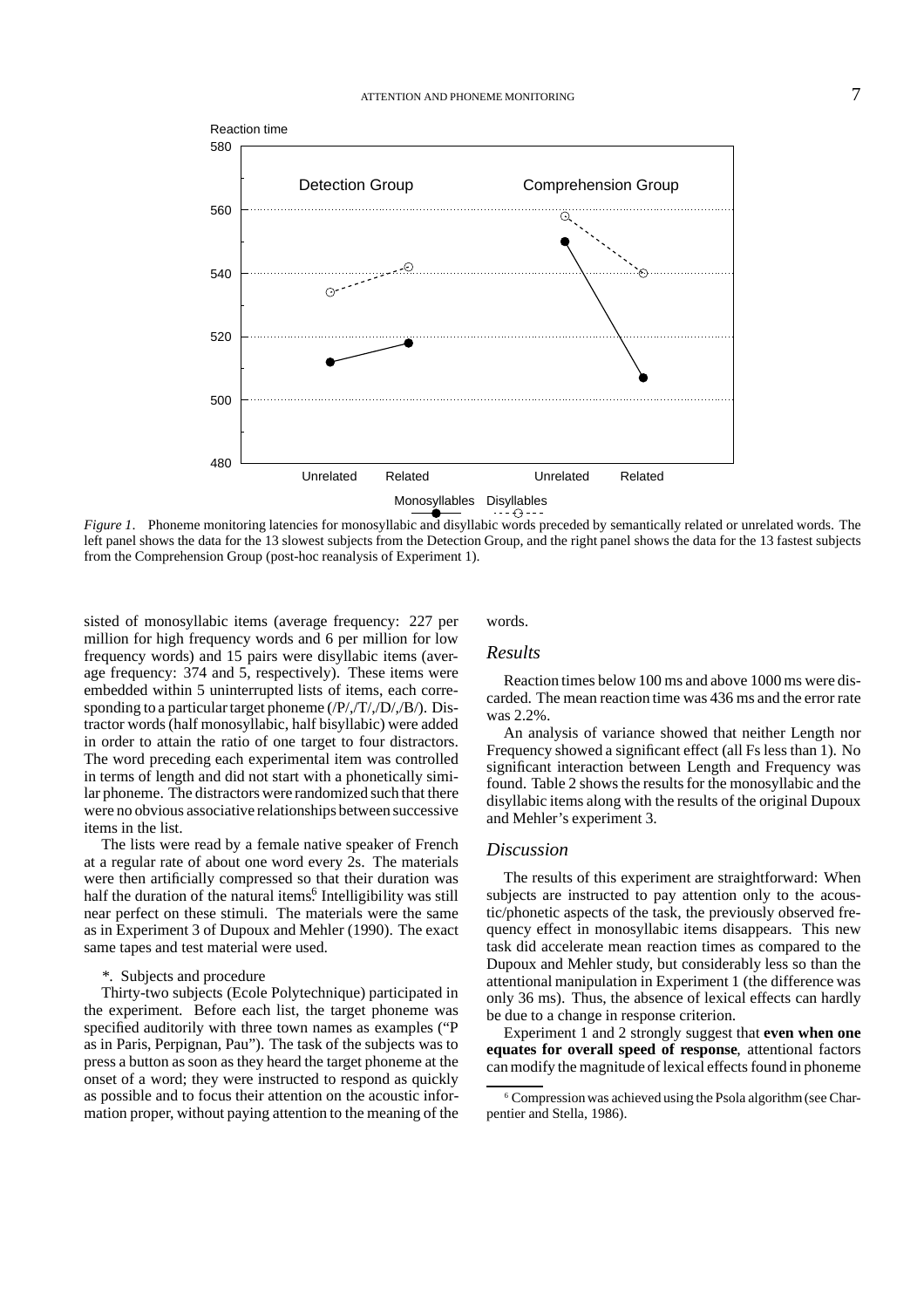Table 2

*Mean reaction times and error rates for compressed monosyllabic and disyllabic items of high and low frequency, with subjects biased towards a"detection"version ofthe task (Experiment 2), and subjects biased towards a"comprehension" version of the task (From Dupoux and Mehler, 1990).*

| Number of      | Word frequency | Frequency          |        |  |  |
|----------------|----------------|--------------------|--------|--|--|
| syllables      | Low            | High               | Effect |  |  |
| Detection bias |                |                    |        |  |  |
| Monosyllabic   | $436(2.1\%)$   | 436 (1.7%)         | 0.5    |  |  |
| Disyllabic     | 434 (2.9%)     | 436 (2.3%)         | $-3$   |  |  |
|                |                | Comprehension bias |        |  |  |
| Monosyllabic   | 479 (4.4%)     | 460 (5.0%)         | 19     |  |  |
| Disyllabic     | 470 (2.8%)     | 478 (4.0%)         | -8     |  |  |

 $*$  p $<$ .05 by items and by subjects

monitoring. However, we consistently failed to observe any lexical effect in multisyllabic items.

It thus seems that there are **two modes** for phoneme monitoring responses. In a prelexical mode, subjects can respond in a way that completely bypasses lexical information. In the lexical mode, they use lexical information whenever it is available, and rely on prelexical information otherwise (in a pattern that conforms to a time-course model). What we have found in Experiment 1 and 2 is that the use of one mode or the other is not due to differences in mean response speed.

Given that the two ways of performing the task seem roughly equivalent in terms of performance, we should find hints of this throughout the phoneme monitoring literature. However, instructions usually bias subjects towards "detection"; that is, nothing special directs subjects' attention towards word meaning. But it is precisely this type of instruction that did notinduce lexical effectsin Experiments 1 and 2. Yet if our observation is correct, then how is it possible that anyone ever found any lexical effects at all? In a number of studies (Rubin *et al.*, 1976; Cutler *et al.*, 1987, Experiment 1; Dupoux and Mehler, 1990, Experiment 1 and 2), lexical effects in phoneme monitoring were uncovered. In these studies, the instructions to the subjects did not, in obvious ways, induce subjects to pay attention to the meaning of the words. However, in the detection group of our Experiments 1 and 2, which had quite similar conditions to those in the above mentioned studies, no lexical effect was found. What is the difference?

One difference between these studies is that they used subjects from different **populations**. As innocuous as this might seem, it could be crucial in our case. Even slight differences in the way the detection task is presented to subjects may besufficient to increase or decrease lexical effects in monosyllabic items. Other than the particular instructions used, there is nothing during the experiment itself that would force a subject to attend differentially to one level or the other, because the experimental stimuli are exactly the same. However, if different subjects interpreted the task in slightly different ways, this might account for the above-mentionned di-

 $8$  E. DUPOUX

verging set of results.

Table 3 shows a review of the studies run in French, including the present experiments. It appears that two main groups of subjects were used in all these studies. Math students are found in preparatory schools. They have been selected on the basis of school performance and are engaged in the preparation of highly competitive exams. Psychology students are found in the University of Paris V university, and represent a less selected student population. The two populations have the same age range, but there is a much higher proportion of male students in the math than in the psychology group.

One striking aspect of this table is that there seems to be a good (albeit not perfect) correlation between subject group and task on the one hand, and between subject group and the presence of lexical effects on the other. Hence, the task manipulation that we introduced in Experiments 1 and 2 is partly confounded with the group factor. Thus, in Experiment 1, the Detection group was run with maths students, whereas the Comprehension group involved psychology students. In Experiment 2, the group of subjects tested with the detection instructions were precisely the math students, i.e. the group that had previously not shown a lexical effect.

It thus appears that subject population, as unlikely a significant factor as it may seem at first, may actually be an important factor to explain the absence or presence of lexical effects. As striking as they are, coincidences may be just that: Coincidences. In most cases, the experiments run with math students as opposed to psych students were run with different materials, produced different mean reaction times, etc. If we want to attribute any influence to subject population, we have to directly compare two groups, from the two populations, in exactly the same experiment. This is what we did in Experiment 3.

# Experiment 3

In this experiment, we built on a result reported in Dupoux (in preparation) who found a significant lexical effect in monosyllabic items (see table 3). The instructions to subjects were very similar to the ones used in the "detection" groups of Experiment 1 and 2. Psychology students participated in this experiment.

To directly test for an effect of population, we conducted a replication of the Dupoux experiment (in preparation), using the same materials and the same instructions, but a different group of subjects, namely those from the same population on which we had run the detection version of the task in experiments 1 and 2, i.e., non-psychologists.

### *Method*

*Materials*. The materials consisted of 25 pairs of matched words and nonwords. Five pairs had a CV (consonant-vowel) structure, 10 pairs a CVC structure and 10 pairs a CCV structure. For each of these 50 words, a short list of words and nonwords (3 to 5 items long) was constructed. Each list was associated to a target phoneme, and the exprimental word always appeared at the final position in the list. Fifty additional lists were constructed of one, two or six items in length (8 of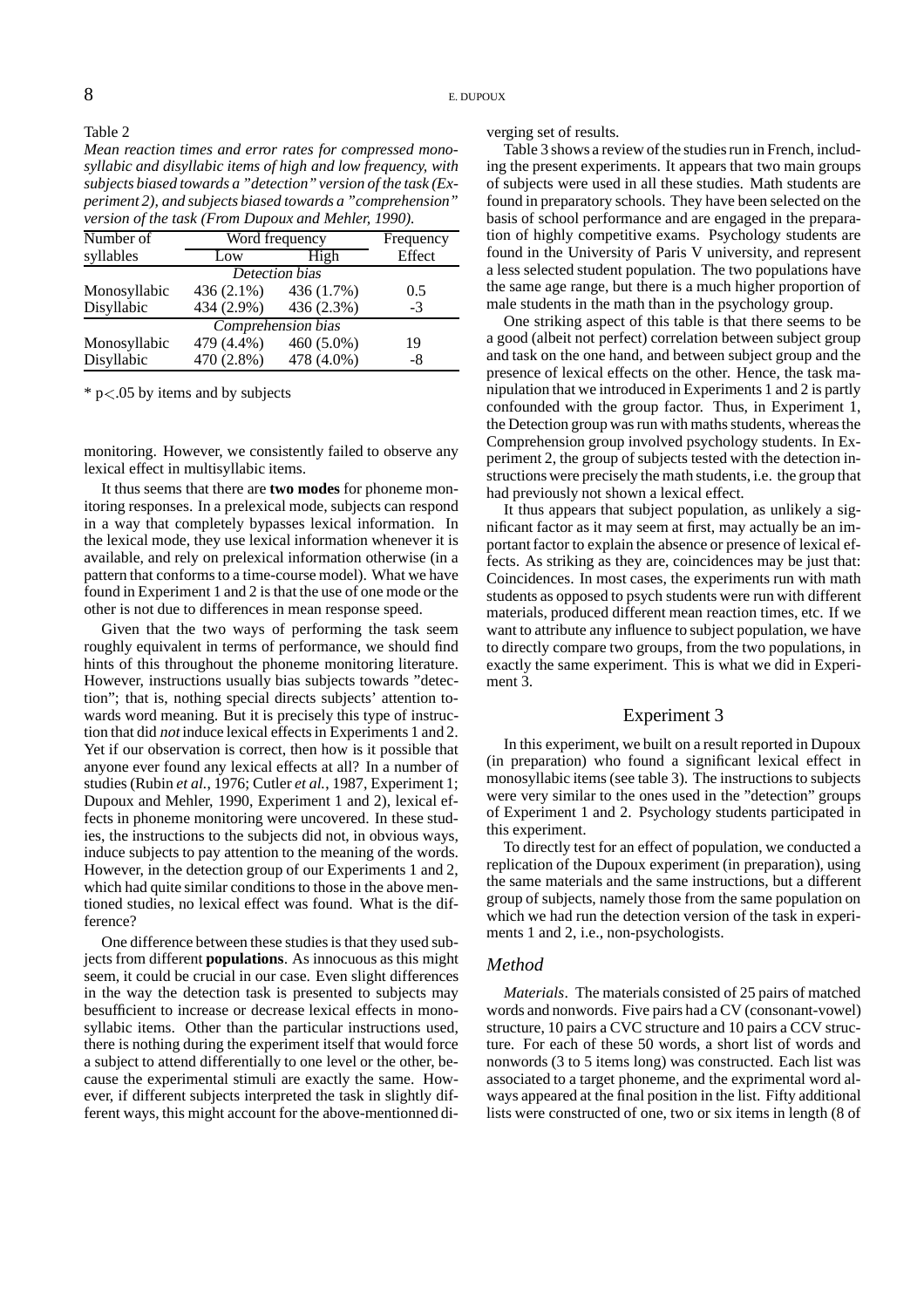| imentai instructions.          |         |               |                  |                |
|--------------------------------|---------|---------------|------------------|----------------|
| Study                          | Mean RT | Task          | Population       | Lexical effect |
| Experiment 1b (reanalysis)     | 530     | Comprehension | psych. students  | Yes            |
| Experiment 1a (reanalysis)     | 540     | Detection     | math students    | N <sub>0</sub> |
| Dupoux and Mehler (1990) Exp 2 | 470     | Comprehension | medical students | Yes            |
| Experiment 2                   | 440     | Detection     | math students    | N <sub>0</sub> |
| Dupoux (1989)                  | 550     | Comprehension | math students    | Yes            |
| Dupoux (1989) (pilot)          | 400     | Neutral       | math students    | N <sub>0</sub> |
| Cutler et al. (1987) Exp 7     | 460     | Neutral       | psych students   | Yes            |
| Dupoux (in preparation) Exp 3  | 350     | Detection     | psych students   | Yes            |

Comparison of phoneme monitoring experiments run on the same materials, but varying on subjects population and/or exper*imental instructions.*

the 6 item lists were catch trials that did not contain the target phoneme at all). Globally, half of the stimuli were monosyllabic and half were disyllabic. The lists were recorded onto tape with an inaudible pulse at the onset of each target phoneme, that started a computer clock. The tapes were created by rerecording the original tapes used in Cutler *et al.*(1987)'s experiment 7.

*Procedure*. The materials were split into two blocks and the order in which they were run was counterbalanced across subjects. Target phonemes were specified visually before each list. The materials and procedure were the same as in the Dupoux (in preparation) Experiment 3 and in Cutler *et al.*(1987)'s Experiment 1.

*Subjects*. Thirty students (École Ste Geneviève, Versailles) were asked to respond, as fast and as accurately as possible, whenever they heard the target phoneme at the onset of a stimulus in a list. The experiment lasted 13 minutes.

#### *Results*

Table 3

Reaction times over 1000 ms and under 100 ms were rejected (less than 1% of the data). The rate of no response plus rejected responses was 3.5%. Mean reaction times and error rates are summarized in Table 4, together with the data obtained with the same materials and instructions, but with a psychology students population from Dupoux (in preparation).

An analysis of variance with subjects as random factor revealed that only the complexity factor yielded a significant effect  $(F1(2, 58) = 3.39p < .04)$ . The lexicality factor did not reach significance  $(F1 < 1)$  nor did the interaction between lexicality and complexity.

To evaluate how the present results differ from the ones reported in Dupoux (in preparation), we conducted a global analysis, on the results of both groups. The factor of subjects group did not introduce a significant main effect  $(F < 1)$ , but it did interact with the lexical factor  $(F1(1, 58) = 9.92, p <$  $(0.003; F2(1, 22) = 6.25, p < 0.02; minF(1, 51) = 3.83, p < 6)$ reflecting the fact that only psychology students but not math

#### Table 4

*Mean reaction times and error rates for monosyllabic CV, CVC and CCV words and nonwords; psychology students (Dupoux, in preparation) versus math students (Experiment 3).*

| Syllabic            | <b>Lexical Status</b> |          |            |  |  |
|---------------------|-----------------------|----------|------------|--|--|
| structure           | Non-word              | Word     | Difference |  |  |
| Psychology students |                       |          |            |  |  |
| <b>CV</b>           | 370 (1%)              | 332 (1%) | 38         |  |  |
| <b>CVC</b>          | 341 (1%)              | 333 (4%) | 8          |  |  |
| <b>CCV</b>          | 387 (4%)              | 367 (2%) | 20         |  |  |
| Math students       |                       |          |            |  |  |
| <b>CV</b>           | 345 (5%)              | 347 (4%) | -3         |  |  |
| <b>CVC</b>          | 339 (1%)              | 347 (4%) | -8         |  |  |
| <b>CCV</b>          | 359 (3%)              | 357 (5%) | 2          |  |  |

students show a lexical effect. The population factor also interacted with the complexity factor, but only in the subjects analysis ( $F1(2, 116) = 3.55p < 0.04$ ;  $F2(2, 22) = 1.36ns$ ). No other interaction was significant.

### *Discussion*

The results obtained in this experiment show that the lexicality effect found by Cutler *et al.*(1987) and Dupoux (in preparation) does not generalize to a new population of subjects, even when the experimental conditions are kept identical. Experiment 3 thus shows unambiguously that there is an influence of subject population on the presence or absence of a lexical effect. Whether or not there is an effect of the instructions given to subjects remains an open question, at least as far as the present experiments are concerned. Each time an effect of instructions was observed (Experiments 1 and 2), it was confounded with an effect of population. However, Eimas et al. (1990) have shown that a secondary task may modulate lexical effects in the same population of subjects.

How could an influence of the population arise? It seems quite absurd to hypothesize that psychology students and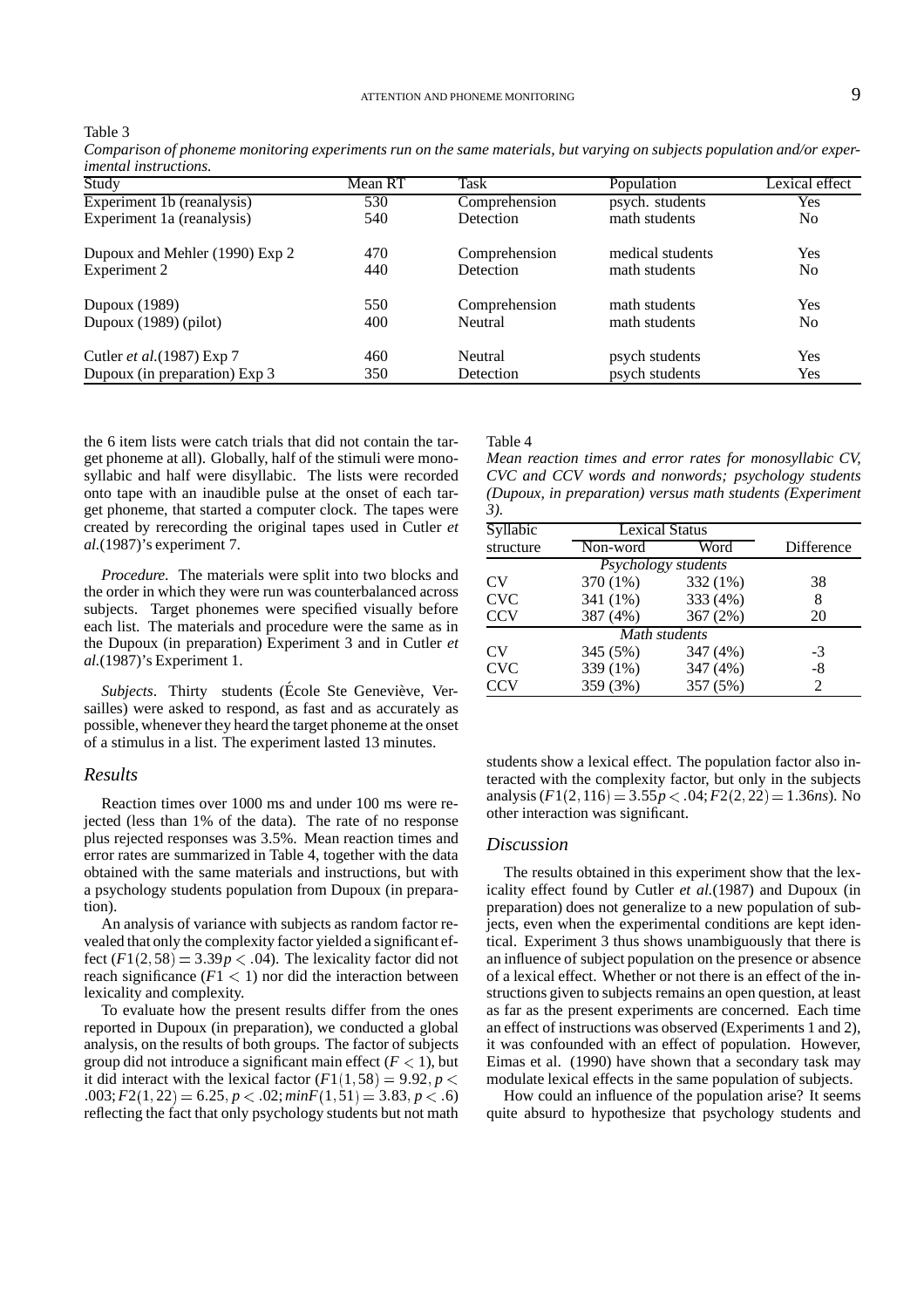maths students do not process speech in the same way. This would roughly amount to saying that math students have a bottom up speech processing system while psychology students have a top down one! A more reasonable hypothesis is that what counts is how subjects interpret the task: It seems that different subjects populations might interpret things differently.

One can speculate and argue that, when psychology students are used to perform experiments, they are probably inclined to pay attention to covert variables. Indeed, they may focus on the existence of associations between words or common semantic fields that might occur in the lists. In brief, psychology students may have a more introspective attitude than other students. Thus, they may spontaneously construe the experiment as though it were the "comprehension" version of the task, even when not explicitly asked to do so. In contrast, students of maths and physics are not familiar with this test taking predicament. Furthermore, the math student population we tested was special in that they are trained to pass very competitive exams, and are taught to optimize their performance without asking too many questions. Such subjects may tend to perform a "detection" version of the task even when they are also asked to pay attention to the meanings of the words. One should note, however, that these differences in strategies or biases have little impact on average speed and accuracy of performance since the two groups show very comparable reaction times and error rates (6 ms of difference).

# General discussion

In this paper, we endeavored to study how the lexicon influences phoneme detection times. Our aim was to disentangle two views: One in which only the time-course of information plays a role (at which level has the stimulus been processed when the response is triggered), and the other in which attentional variables can modulate the type of information that influences phoneme-monitoring responses.

That the time-course of information is very important is recognized in many, if not all, models of speech processing. Everybody agrees that if phoneme monitoring responses are triggered much before the point at which a word is identified, no influence of lexical variables should be found. In contrast, if one waits long enough, lexical information will become activated and will eventually influence subsequent phonemic judgments (see e.g. Fox, 1984). In our three experiments, we found support for a time-course component in that lexical effects were more likely to occur in monosyllabic than in disyllabic items. Since the target phoneme was in initial position, time-course models predict that shorter words ought to yield greater lexical influences than longer words; and this is what we observed. The specific question we investigated was whether such time-course factors were the ONLY ones that could account for the pattern of lexical effects in phoneme monitoring, or whether some residual factors could also play a role.

In Experiment 1, we contrasted a group of subjects in a straight phoneme monitoring task with a group performing a 'semantic' secondary task. We found evidence for lexical effects only in the group run with the secondary task. This difference was not due to an increase in mean reaction time induced by the secondary task, since a reanalysis using two sub-groups perfectly equated for mean reaction time still showed significantly different lexical effects. Experiment 2 and 3 replicated this basic observation with two new sets of materials. That is, we again uncovered differences in lexical effects in the absence of any difference in mean response time. It is thus very clear from all three experiments that the time-course of information — how much of the stimulus has been heard when the response is triggered — cannot alone account for the amount of lexical influence on reaction time. We propose that there is an additional parameter that has to be taken into account, namely, variation in subjects' ability to ignore or attend to the lexical source of information while performing the task. We suggested in Experiment 1 and 2 that adding a 'semantic' secondary task to phoneme monitoring might prompt subjects to pay attention to the lexical information and thus increase the chance of lexical effects. However, we demonstrated in Experiment 3 that some subjects might have a greater propensity than others to ignore or take into account lexical information. The relative weight of these two factors (task manipulation and individual variables) remains to be quantified in further studies.

From these results, we can derive both a methodological conclusion and a theoretical one. On the methodological side, it becomes apparent that studies comparing the amount of lexical effects in different conditions should always be run on the same subject and during the same experimental session. Given that the amount of lexical effects can be modulated by subjects' biases and attentional focus during the experiment, the contrasting conditions should be run in a tight set-up that ensures that these variables stay constant. On the theoretical side, time-course models of speech processing should be supplemented to allow for modulating the amount of lexical influences in phoneme monitoring while keeping the mean performance identical. Below, we discuss implications for some current models of speech processing.

Many models posit that lexical influences on phonemic recognition occur at a very early stage, that is, at the prelexical level itself (Samuel, 1987; McClelland and Elman, 1986). As an example, in the TRACE model, phoneme units receive bottom-up information coming from the acoustic/phonetic level and top-down feedback from the lexical level. When the stimulus presented is a word, activation from non-lexical and lexical sources add up, whereas for nonwords, only prelexical sources contribute to phonemic activation. In order to account for reaction times, a decision system reads out the activation values of the phoneme units and applies a choice rule to select the appropriate response. In such a model, the only parameters that could be modified by the decision component are the response criteria or biasesincorporated into the choice rule. When the stimulus is fixed, the only way to eliminate lexical effects is then to arrange to respond faster (by setting a lower threshold), so that lexical information does not have time to kick in. Similarily, to increase lexical effects, one should respond later so that more lexical activation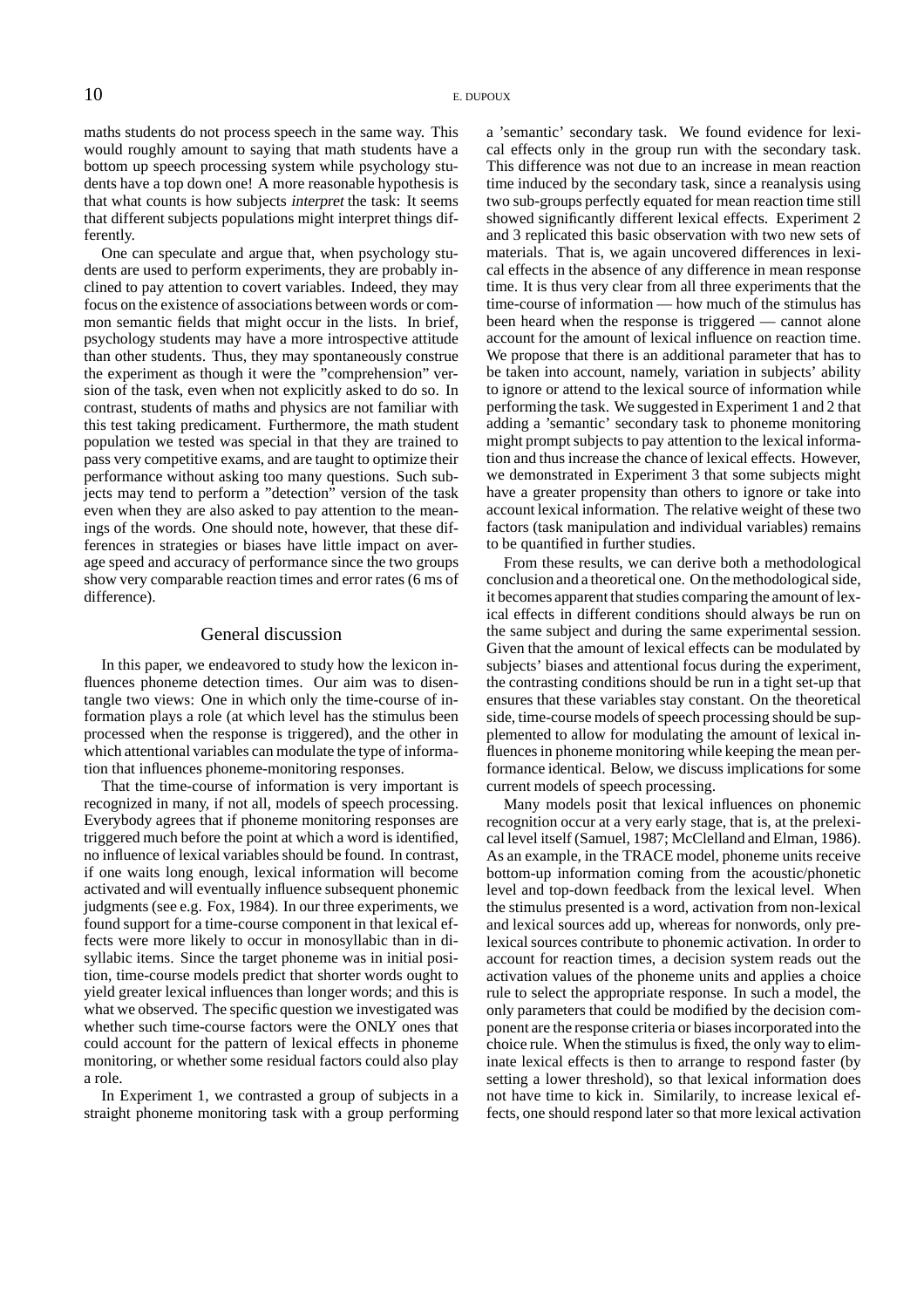will have accumulated. However, we argued in our three experiments that decision-related modulations of lexical effects are not necessarily correlated with response speed. Therefore, these kinds of models would need to be adjusted in order to accommodate the fact that strategic or attentional factors can modulate the amount of lexical feedback. In a model like TRACE, this would amount to positing special modulating connections that would boost or tone down lexical feedback according to higher level expectations. Of course, it is possible that adding these degrees of freedom to models will greatly diminish their predictive power.

In other models of pre-lexical processing, lexical effects in phoneme monitoring are not a direct reflection of processing, but rather a result of a late decision component. One model proposed by Newman and Dell (1980) postulates that the decision system can inspect two codes, a phonetic code which derives from the pre-lexical level, and a phonemic code which is activated by information retrieved from the lexicon (see also Cutler *et al.*, 1987). Comparisons between the target phoneme and the stimulus would be carried out in parallel between these two codes, but the decision system would be able to give differential weight to one code over another (hence enhancing or overriding the time-course advantage that one code might have over the other). At one extreme, this would lead to a pure pre-lexical mode of response, and at the other, to a purely lexical mode of response (which is actually never observed). Between the two extremes one can find a mixture of the lexical and the pre-lexical level that would depend on the relative accessibility of the two types of information.

The preceding models are in fact not the only ones that can account for the present set of data. Some other models of the phoneme monitoring task that posit a late locus of lexical effects can also be constructed. For instance, another possible model might state that the main source of evidence used throughout is the phonetic-prelexical code. Once a target phoneme has been identified at that level, the decision system has the option of checking the phonemic-lexical code to see if the phoneme is indeed present. Instead of a horse-race, we then have a serial match-then-check model. In fact, it is not even necessary that lexical-phonemic information be used at all to account for lexical effects. It could be that in the case of an unpredicted word, a very infrequent word, or a nonword, the processing system sends an alarm signal to the decision system which gets temporarily distracted from the task. This would result in an apparent advantage for, respectively, predictable words, frequent words, or actual words, without the contribution of specific lexical information. Once we enter the realm of the decision system there are many new and different theoretical alternatives to be explored. Exploring them is important because these alternatives make diverging predictions concerning the way in which the task is carried out, and how it could be used to draw inferences about the on-line architecture of speech processing.

### References

CHARPENTIER, F.J., and STELLA, M.G. (1986). Diphone synthesis using an overlap-add technique for speech waveform concatenation. IEEE ICASSP, Tokyo.

CUTLER, A., and NORRIS, D. (1979). Monitoring sentence comprehension. In W.E. Cooper and E.T.C. Walker (Eds.), *Sentence Processing: Psycholinguistic Studies Presented to Merrill Garrett*. Hillsdale, NJ: Erlbaum.

CUTLER, A., MEHLER, J., NORRIS, D., and SEGUI, J. (1987). Phoneme identification and the lexicon. *Cognitive Psychology*, **19**, 141–177.

DELL, G.S., and NEWMAN, J.E. (1980). Detecting phonemes in fluent speech. *Journal of Verbal Learning and Verbal Behavior*, **19**, 608–623.

DIEHL, R.L., KLUENDER, K.R., FOSS, D.J., PARKER, E.M., and GERNSBACHER, M.A. (1987). Vowels as islands of reliability. *Journal of Memory and Language*, **26**, 564– 573.

DUPOUX, E. (1989) *Identification des mots parles: ´ de-´ tection de phoneme ` et unite´ prelexicale ´* . PhD Thesis, Ecole des Hautes Etudes en Sciences Sociales.

DUPOUX, E. (1993). Prelexical processing: the syllabic hypothesis revisited. In G. Altmann and R. Shillcock (Eds). *Cognitive Models of Speech Processing: the Second Sperlonga Meeting*, (pp. 81–114). Hove, East Sussex, UK: LEA.

DUPOUX, E. (in preparation) A syllabic bottleneck in prelexical processing? A phoneme monitoring investigation.

DUPOUX, E., and MEHLER, J. (1990). Monitoring the lexicon with normal and compressed speech: Frequency effects and the prelexical code. *Journal of Memory and Language*, **29**, 316–335.

EIMAS, P.D., MARCOVITZ HORNSTEIN, S.B. and PAYTON, P. (1990). Attention and the role of dual codes in phoneme monitoring. *Journal of Memory andLanguage*, **29**, 160–180.

FODOR, J.A. (1983). *The Modularity of Mind*. Cambridge, MA: MIT Press.

FORSTER, K.I. (1976). Accessing the mental lexicon. In E.T.C. Walker and R.J. Wales (Eds.), *New Approaches to Language Mechanisms.*. Amsterdam: North Holland.

FORSTER, K.I. (1979). Levels of processing and the structure of the language processor. In W.E. Cooper and E.T.C. Walker (Eds.), *Sentence Processing: Psycholinguistic Studies Presented to Merrill Garrett*. Hillsdale, NJ: Erlbaum.

FORSTER, K.I. (1981). Priming and the effects of sentence and lexical context on naming time: Evidence for autonomous lexical processing. *Quarterly Journal of Experimental Psychology*, **33A**, 465–495.

FOSS, D.J., and BLANK, M.A. (1980). Identifying the speech codes. *Cognitive Psychology*, **12**, 1–31.

FOSS, D.J., and GERNSBACHER, M.A. (1983). Cracking the dual code: Toward a unitary model of phoneme identification. *Journal of Verbal Learning and Verbal Behavior*, **22**, 609–632.

FOSS, D.J. (1969). Decision processes during sentence comprehension: Effects of lexical item difficulty and position